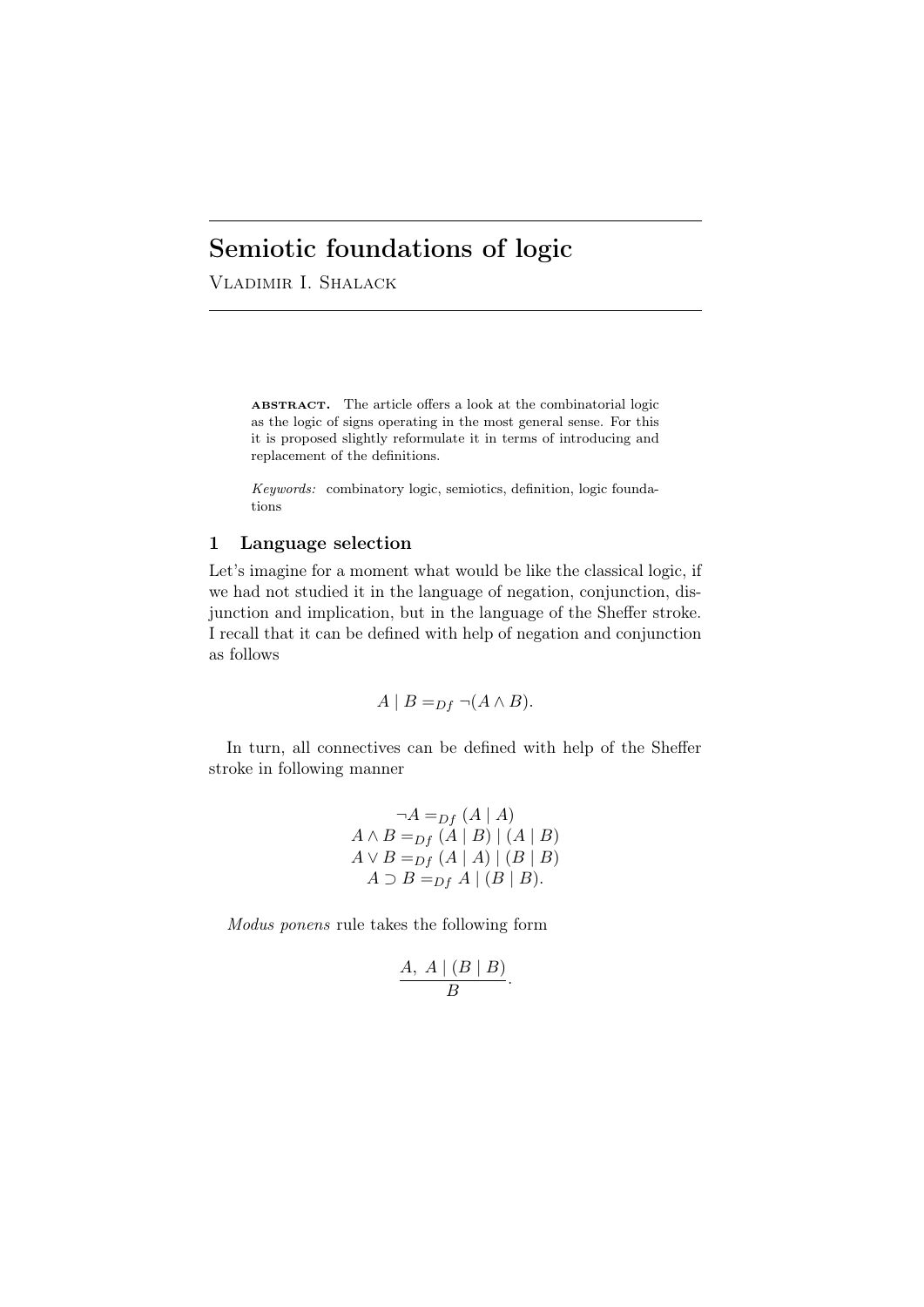We can go further and following the ideas of M. Schönfinkel to define two-argument infix quantifier '*| x* '

$$
A \mid^x B =_{Df} \forall x (A \mid B).
$$

Now we can use it to define Sheffer stroke and quantifiers.

 $A \mid B =_{Df} A \mid x \in B$  where the variable *x* is not free in the formulas *A* and *B*;

*∀xA* = $p_f$  (*A* |<sup>*y*</sup> *A*) |<sup>*x*</sup> (*A* |<sup>*y*</sup> *A*) where the variable *y* is not free in the formula *A*;

 $\exists x A =_{Df} (A \mid x A) \mid y (A \mid x A)$  where the variable *y* is not free in the formula *A*.

The rule for the introduction of the universal quantifier takes the form

$$
\frac{\vdash A}{\vdash (A \mid y \land A) \mid^x (A \mid^y A)}.
$$

The language containing the only quantifier  $\langle x \rangle$  is functionally complete, and has the same expressive power as the language of the classical predicate logic.

Imagine now that theorems of *Principia Mathematica* are formulated and proved in this language, and that all the fundamental theorems of logic, arithmetic and set theory are described in the language.

We would have the same results as today, but it would be difficult to convince other people that what we learn is really logic. In response, we probably would have heard that we have created an interesting mathematical tool, but it has little to do with logic.

#### 2 Combinatory logic

Something similar has happened to the combinatory logic, which was born December 7, 1920, when M. Schönfinkel has made his now famous report to the Mathematical Society of Göttingen. In this report Schönfinkel [4] has showed that not only logical connectives but also quantifiers can be reduced to a single two-place operation.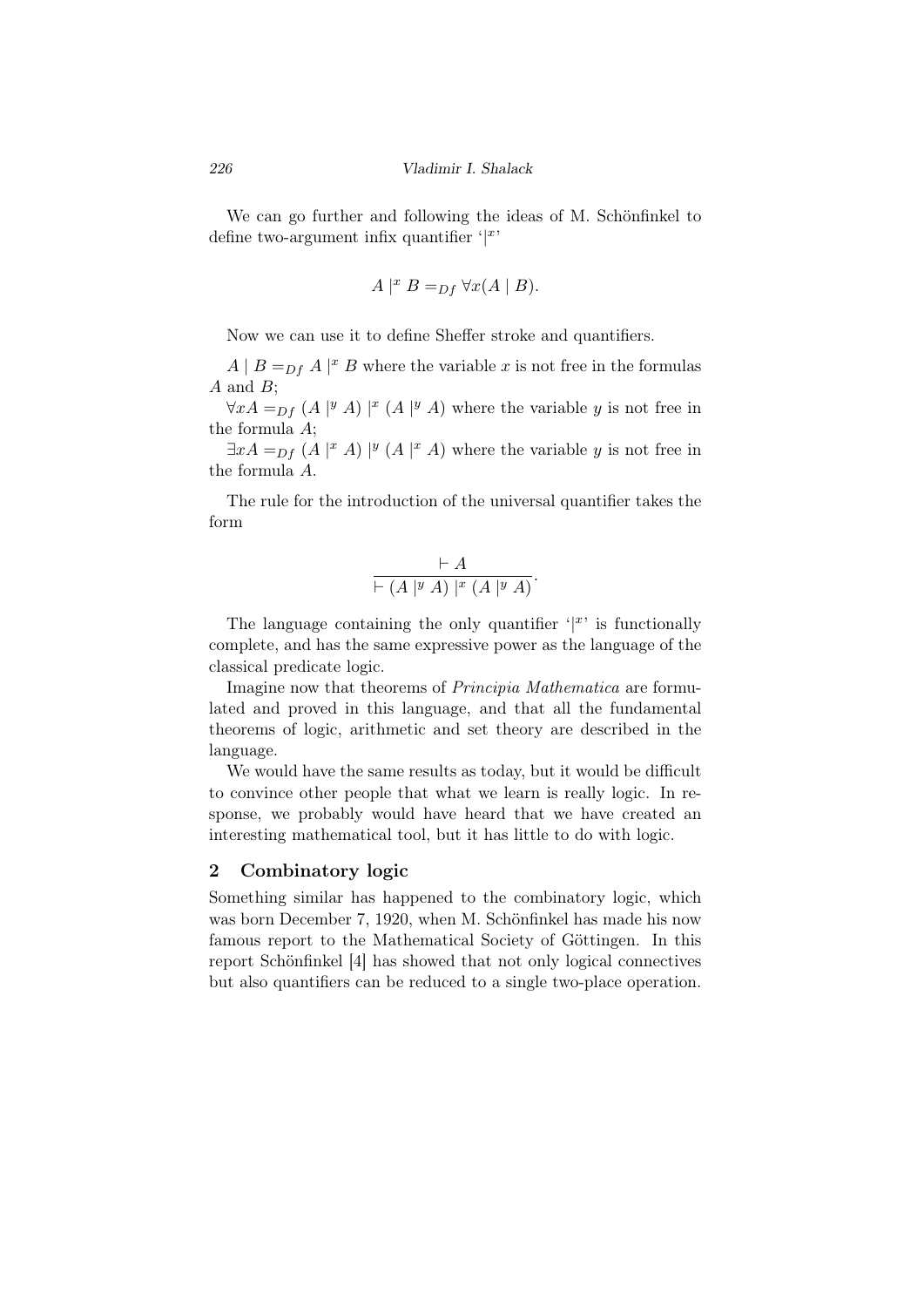He also showed that under the assumption that functions themselves can serve as arguments to other functions and to be their values, we can get along one-argument functions, and two operations to combine them, which can be summarized as follows

 $\mathbf{K}xy = x$  and  $\mathbf{S}xyz = xz(yz)$ .

The role of  $K$  and  $S$  in the language is similar to that of the connectives in the logic, but the fundamental difference is that they are applicable to expressions that represent the objects of any nature (!) rather than for solely sentences.

With these operations, which are called combinators, we can define any other operations with functions including quantifier  $\frac{f}{f}$ . In this sense, the set of  $K$  and  $S$  is complete. The theory of combinators is called combinatory logic.

#### Alphabet

- 1.  $Var a$  set of variables;
- 2. **K** and  $S$  constants;
- $3.$ ),  $($  brackets;
- $4. \geq$  reduction character.

### Terms

- 1. All  $x \in Var$  are terms;
- 2. K and S are terms;
- 3. If  $X$  and  $Y$  are terms, then  $(XY)$  is a term;
- 4. Nothing else is a term.

# Reductions

1. If *X* and *Y* are terms, then  $X \ge Y$  is reduction;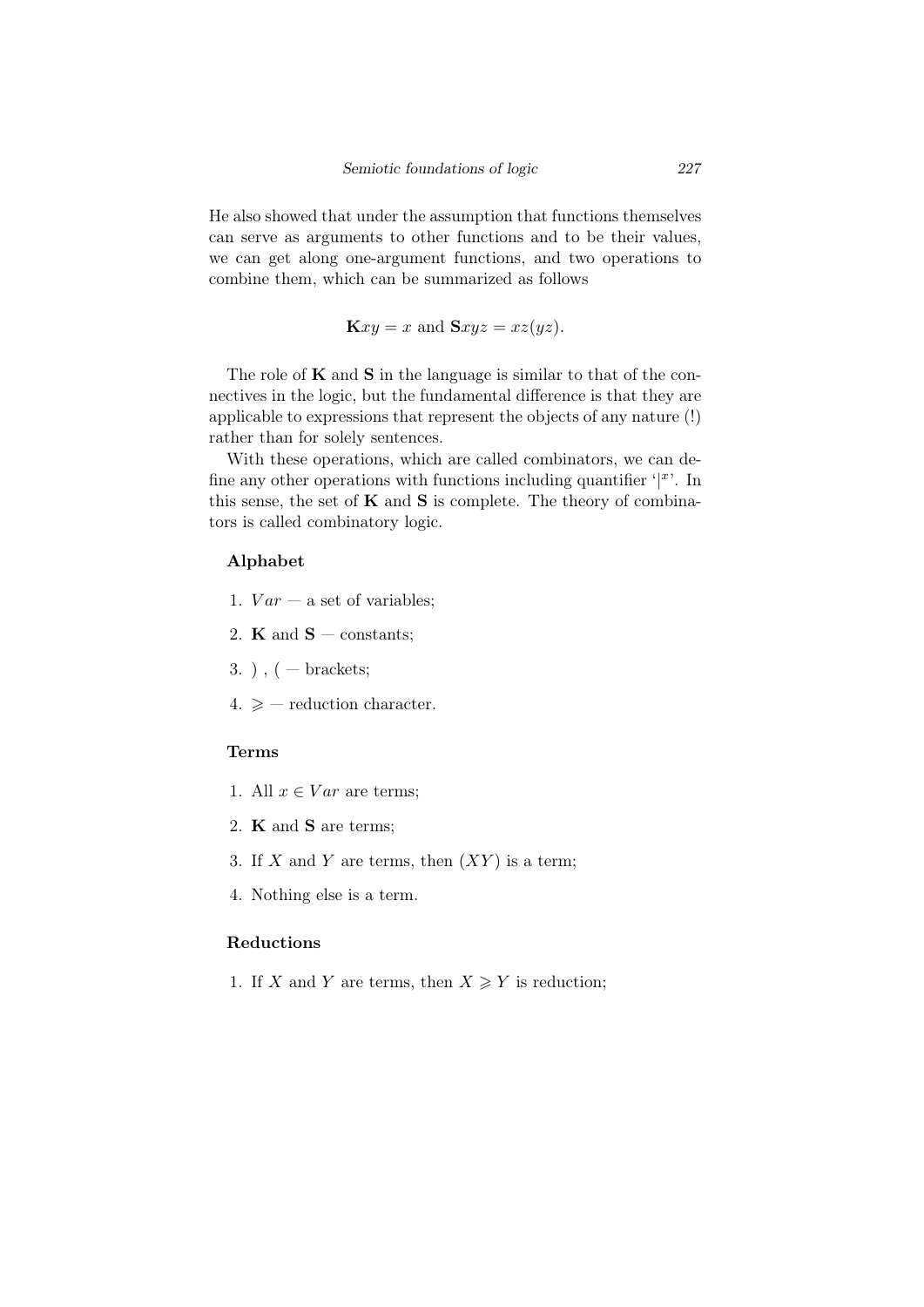2. Nothing else is reduction.

# Axioms

A.1  $X \geqslant X$ A.2  $KXY \geqslant X$  $A.3$   $SXYZ \geq XZ(YZ)$ 

## Rules

R.1 
$$
X \ge Y \implies XZ \ge YZ
$$
  
R.2  $X \ge Y \implies ZX \ge ZY$   
R.3  $X \ge Y, Y \ge Z \implies X \ge Z$ 

We are not going to develop in detail the combinatory logic and prove metatheorems related to it.

Unfortunately, due to the high degree of abstraction of the combinatory logic, it is not widespread, although many logicians have heard of its existence. The combinatory logic is much more known to specialists in computer science, which refer to it as a mathematical apparatus of functional programming. It is not considered as a theory of correct reasoning. It seems unclear how to use it to analyze usual reasoning. There were many attempts to synthesize the combinatory logic with the logic in the traditional sense, but as a result received either contradictory logical systems, or systems that have not received wide acceptance and recognition.

# 3 The fundamental nature of the combinatory logic

The main obstacle to widespread use of the combinatory logic to analyze the reasoning lies in the highly abstract nature of the basic combinators, and hence the lack of understanding of how to make their use in natural discourse. The situation is somewhat similar to that if we developed a logic-based language with the single Sheffer stroke.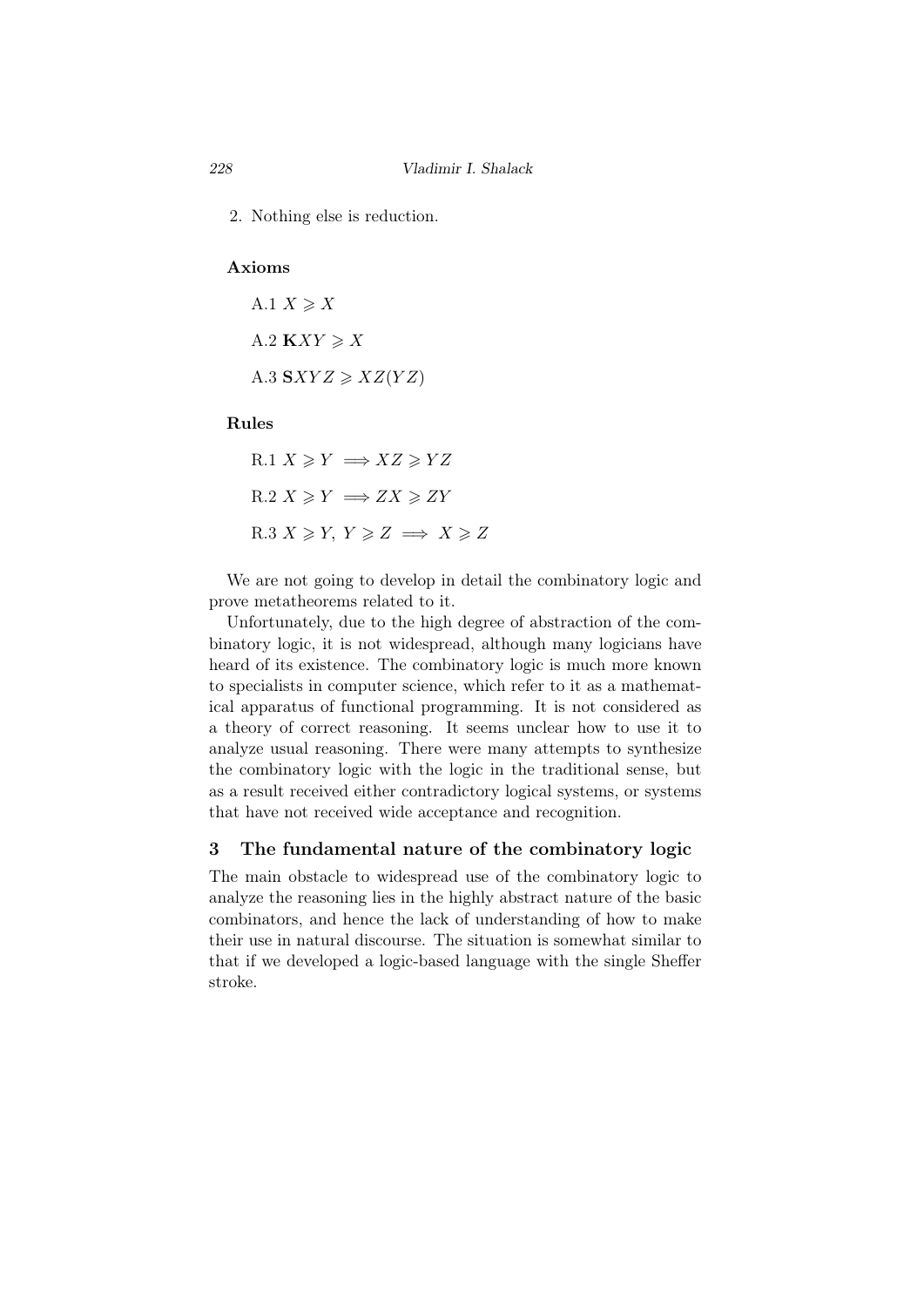However, the combinatory logic is self-sufficient. There is no need to go beyond it, to present it as the logic of constructing arguments. It's enough just to reformulate it a bit.

First of all it is necessary to give up some of the stereotypes. For a long time it was a stereotype of logic as a theory about relationships in the sphere of common terms. It was a characteristic of the Aristotelian approach, which has dominated for over two thousand years. G. Frege has refused the stereotype and begun to examine the logic as a theory of propositional functions. According to his words, the logic is a theory of Truth Being.

This view turned out to be very fruitful, and we still are under its influence. The theory of combinators does not fit neither Aristotlian, nor Fregean approach, since appeals to a more fundamental entities than the common terms and propositions. It seems to me, in this case we are dealing with the logic of signs operating in the most general sense.

'*Combinatory logic is a branch of mathematical logic which concerns itself with the ultimate foundations. Its purpose is the analysis of certain notions of such basic character that they are ordinary taken for granted*' [3, p. 1].

The expressions of language, considered as signs, act as representatives of the various objects of thought, which can be things, properties, functions, relationships, etc. Assignment of thought objects to the specific categories is possible, but it isn't a problem of logic, since it can happen only as a result of later cognitive activity of the subject of cognition. The logic is a servant of science, not trendsetter.

The power of language as an instrument of cognition is that it allows us to manipulate objects of extralinguistic reality on the sign level. This manipulation can be represented as a chain of transitions from one signs to another. In the process of manipulating signs the relationship between them and the objects of external reality should not be lost. This is a necessary condition for the correctness of our cognitive activity. Some transitions between signs can be justified by the already known properties of the objects of thought correlated to them. Other transitions are due to study the intrinsic properties of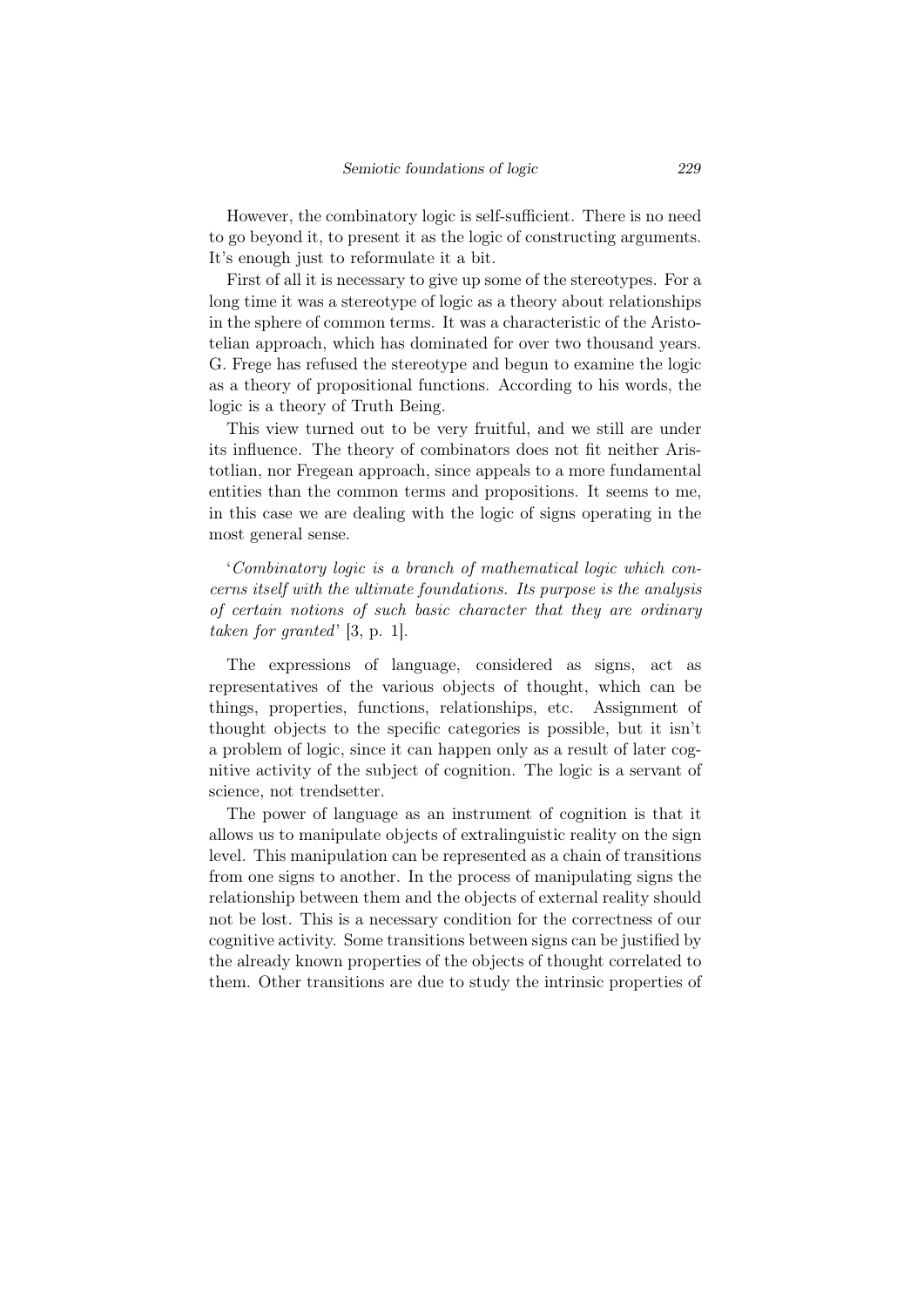sign systems. In a sufficiently general form the consequence relation between signs can be defined as follows:

*U follows from the premisses*  $\Sigma = \{V_1, \ldots, V_n\}$ , *if and only if there exists a rule R, which allows on the basis of the values of premises*  $\Sigma$  *to determine the value of the expression*  $U$ .

Formulated in this way the idea of reasoning does not need to clarify what specific linguistic expressions are used, what is the nature of the correspondence between these expressions and extralinguistic reality, what exactly is this reality.

## 4 What is the rule R?

In the classical logic, where the premises and conclusion are sentences, this rule is specified as '*if the premises*  $V_1, \ldots, V_n$  *are true, then the conclusion U is true*'. Obviously, in this case, the rule *R* is a partial function that is defined only when all the premises are true. If at least one of the premises is false, we can not say with certainty what will be the truth value of the conclusion. In this case the problem is complicated by the fact that for sufficiently rich theory it is fundamentally impossible to prove that the theory is consistent, and to prove that there is at least one model that makes all the premises true. The standard definition of the semantic consequence stops working.

Our definition does not require that all the premises were true. We can build a system of reasoning in which the sentence *not*-*A* follows from the sentence *A*. Indeed, if we know the truth-value of the proposition *A*, then there is no problem to find the truth-value of proposition *not*-*A*. When you're trying to explain it to professional logician, you will often come across a misunderstanding and opposition, the reason of which are stereotypes inherited from the classical logic approach.

Our definition does not demand that assumptions and conclusions necessarily have been sentences. If you take the language of arithmetic, the formula  $t_1 = t_2$  follows from two terms  $t_1$  and  $t_2$ , because, knowing the values of arithmetic terms  $t_1$  and  $t_2$ , we can always determine the truth value of the formula  $t_1 = t_2$ . Similarly, the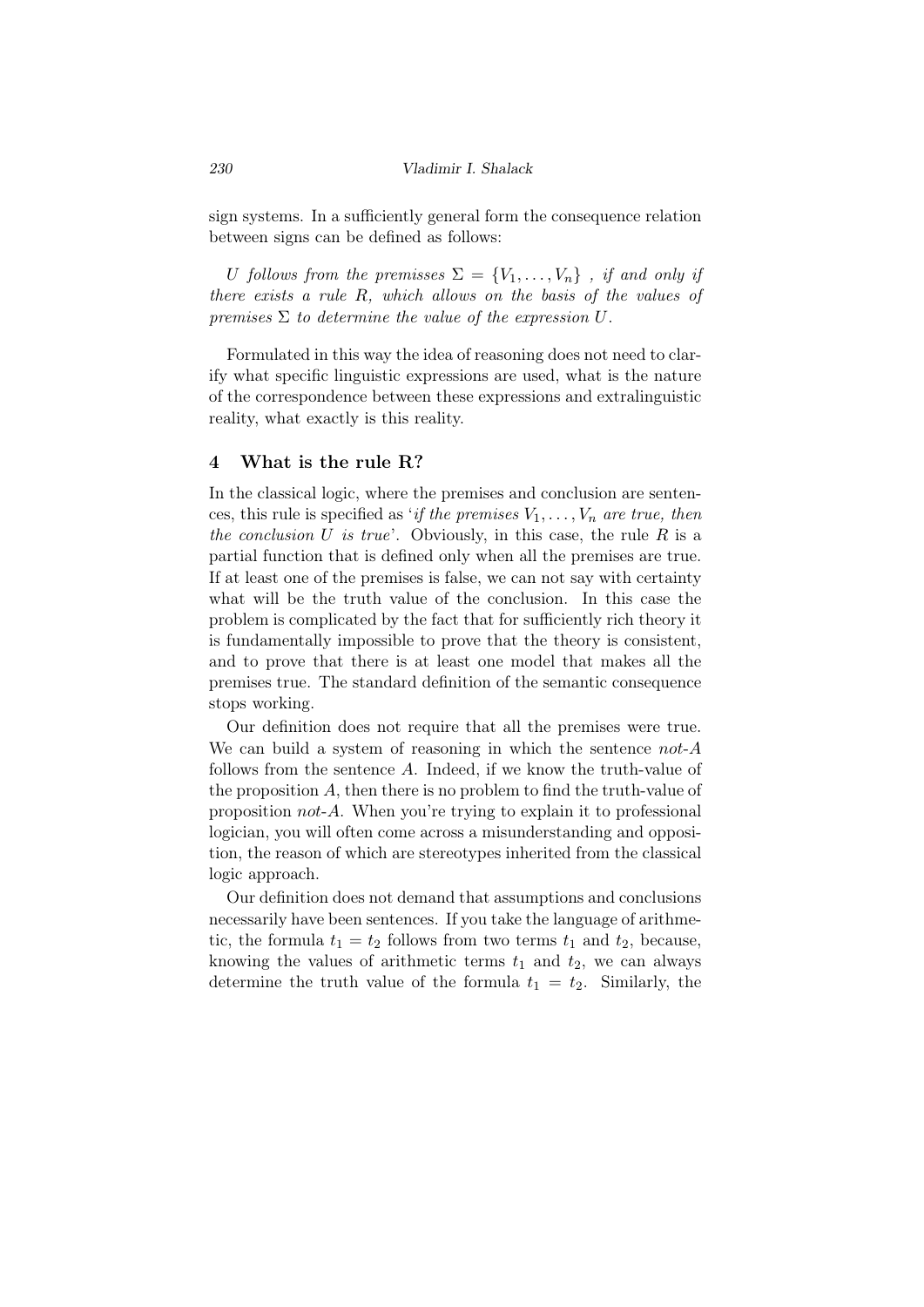term  $t_2$  follows from the terms  $t_1$  and  $t_1 + t_2$ . In the last example we have the consequence relation between the terms, not sentences.

Inference rules of any system of logic, that we use during construction of the syntactic metalanguage proofs, are also examples of rule *R* from our definitions of consequence.

The rule R can be a computer program, that from the input parameters (premisses) calculates the result (conclusion), which can be a solution of the differential equation, a corrected word from a text, an informative chart, a piece of music, characters that appear on the screen depending on what keys are pressed, etc.

A student of Architectural Institute in defending diploma must convince the commission of examiners that if you bring sand, water, cement and bricks, and then follow the course of action to certain rules and drawings of the project, the result will really skyscraper, and not another wreck.

A person who is engaged in guesswork, also follows the rules associated with some sign system. Astrologers, African shamans, fortune-tellers on the cards use their sign systems and their own rules relating assumptions and conclusions.

In natural language sentence '*Mary loves Bob*' follows from the words '*Bob*', '*Mary*', '*love*'. This following takes place quite independently of whether or not Mary loves Bob. It takes place because of our knowledge of the rules of morphology, grammar and semantics of English. Even if we are for the first time in our lives hear or read this sentence, but if the values of the words '*Bob*', '*Mary*' and '*love*' are known to us, thanks to our knowledge of the rules of language, we always can define the value of the sentence '*Mary loves Bob*'.

## 5 Formalism of signs

As can be seen from the above examples our definition covers a fairly wide range of phenomena. It is not limited to sentences, but is applicable to the signs of a different nature. In order to cover it in one logical formalism, we must find a starting point to represent the signs.

To do this, I recall the words of a well-known linguist Emile Benveniste that '*. . . language has a configuration in all its parts and as a totality. It is in addition organised as an arrangement of distinct*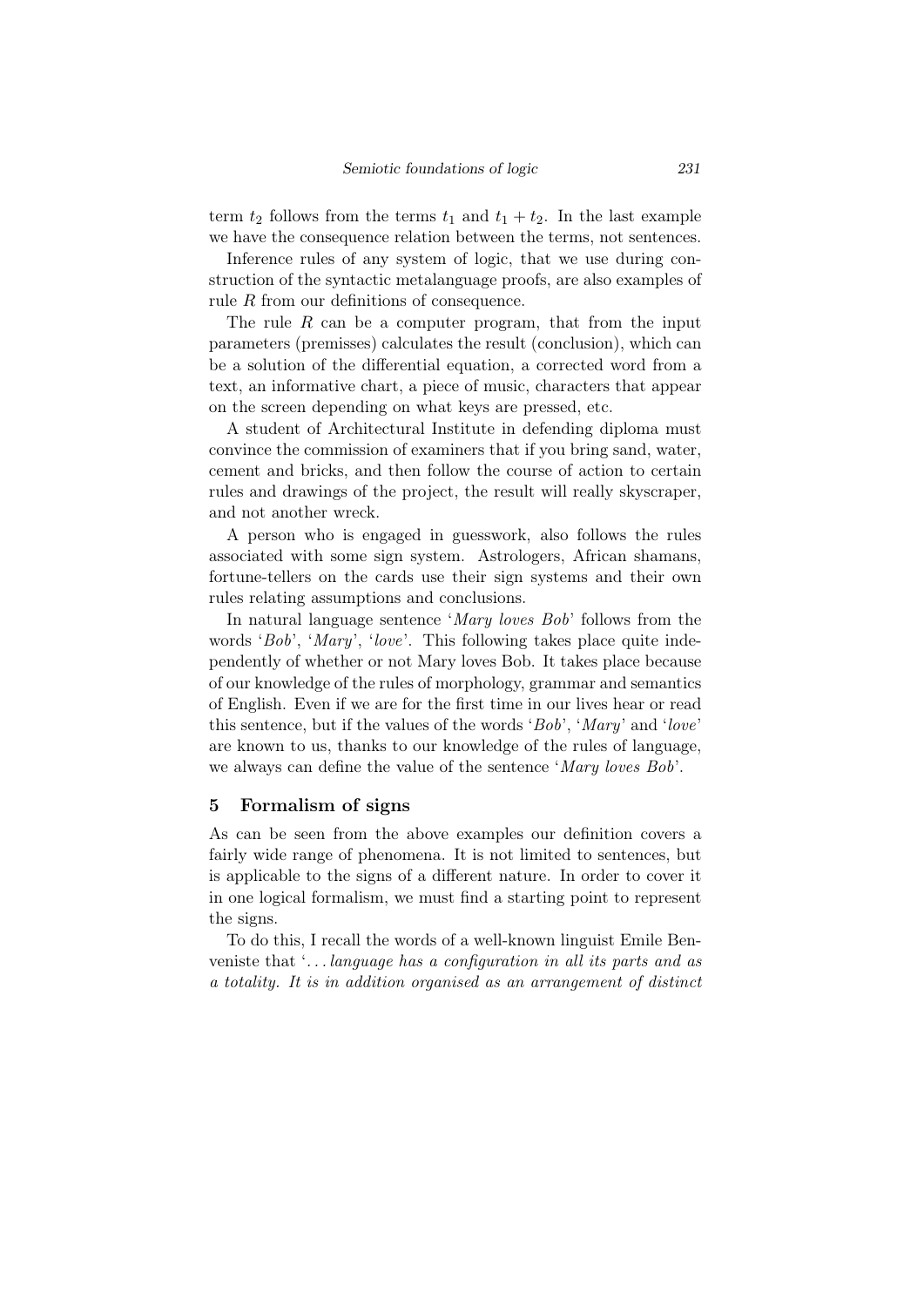*and distinguishing 'signs', capable themselves of being broken down into inferior units or of being grouped into complex units. This great structure, which includes substructures of several levels, gives its form to content of thought. . . Linguistic form is not only the condition for transmissibility, but first of all the condition for the realization of thought. We do not grasp thought unless it has already been adapted to the framework of language*' [1, pp. 55–56].

The basic idea is that from the syntactic point of view signs form a hierarchy. Complex symbols are obtained by combining simpler ones. To do this, we can use a number of different brackets.

For example, a pair of brackets  $\langle , , \rangle^a$  may be three-argument operation, which allows us to construct complex sign *⟨*'*apple*', '*is*',  $\langle red \rangle^a$  from three words  $\langle apple', 'is'$  and  $\langle red'.$  From signs  $\langle sky',$ '*is*' and '*blue*' we can construct a new sign  $\langle$  '*sky*', '*is*', '*blue*'  $\rangle$ <sup>*a*</sup>. Other types of brackets will be needed to build such signs as  $\langle \hat{z}^2 + \hat{z}^2 \rangle$ '3', '2'  $\rangle^b$  and  $\langle$  '*young*', '*man*'  $\rangle^c$ .

It is easy to show that in fact we need only one pair of brackets, which is applicable only to pairs of signs. That's how we do that, because it is convenient for the demonstration of connection with the combinatory logic, but application tasks may require different sets of brackets [5].

# Alphabet

- 1.  $Var a$  set of variables.
- 2. *Const* possibly empty set of constants;
- 3. )*,*( brackets.

#### Terms

- 1. 1. All  $x \in Var$  are terms;
- 2. All  $c \in Const$  are terms;
- 3. If  $U$  and  $V$  are terms, then  $(UV)$  is term;
- 4. Nothing else is a term.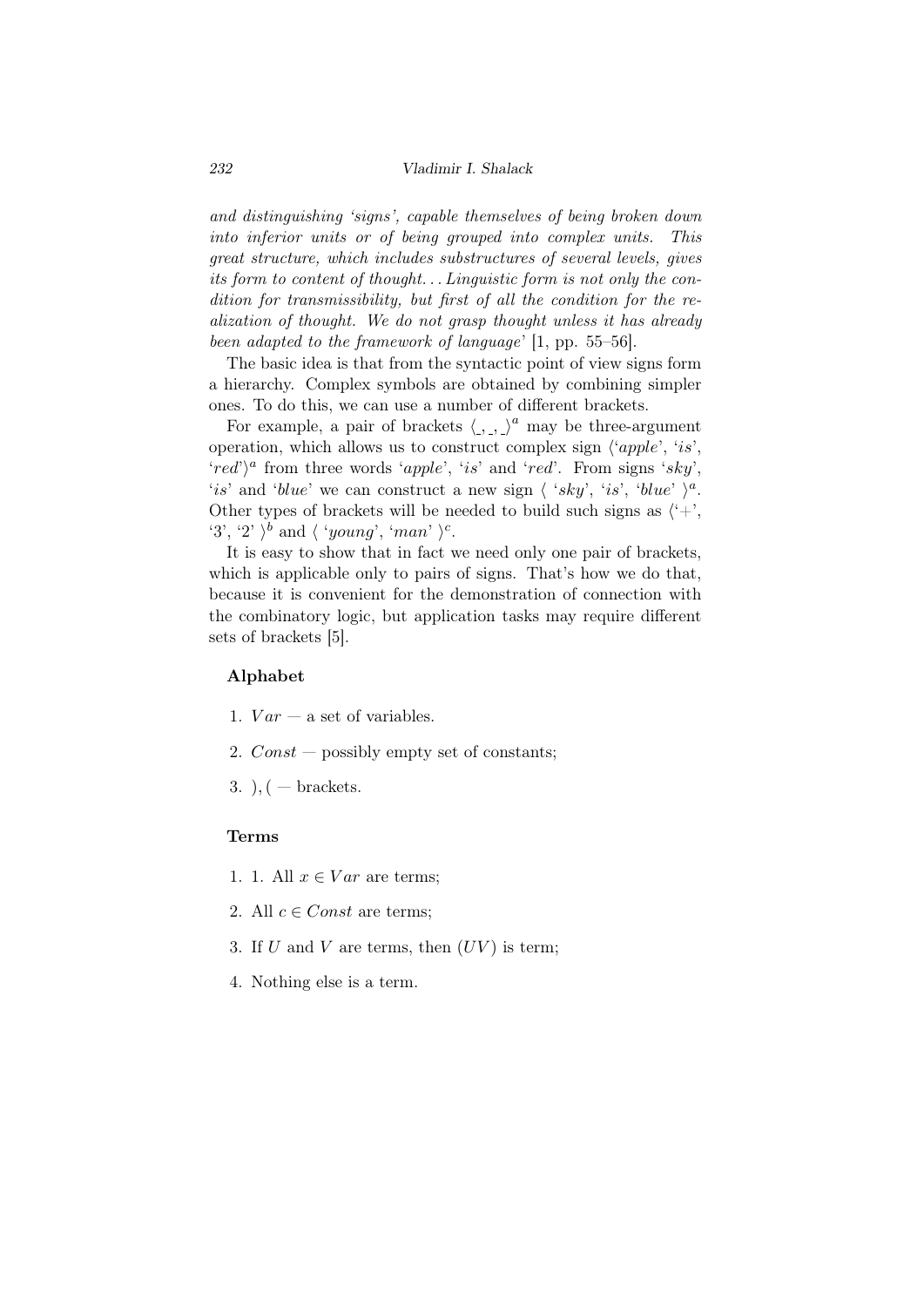For dropping brackets we accept an agreement about their association to the left.

From the algebraic point of view the models of this language are groupoids, which can be represented as follows

$$
\mathbf{M} = \langle D, O, I \rangle
$$

where  $D$  is nonempty set

 $O: D \times D \rightarrow D$  — two-argument operation on *D* 

*I* — a function for the interpretation of language constants.

Let  $Val = D^{Var}$  — the set of all functions assigning values to variables. Then the value of the term *U* in the model  $\mathbf{M} = \langle D, O, I \rangle$ for the evaluation  $v \in Val$  is defined in the obvious way:

- 1.  $|x|_{v} = v(x)$ , if  $x \in Var$ ;
- 2.  $|c|_{v} = I(c)$ , if  $c \in Const$ ;
- 3.  $| (UV) |_{v} = O(|U|_{v}, |V|_{v}).$

Now we are ready to define rigorously the central concept of consequence  $\Sigma \parallel = U$ , where  $\Sigma$  is a finite set of terms, and *U* is a term.

*Term U follows from the set of terms*  $\Sigma = \{V_1, \ldots, V_n\}$  *if and only if for any model M there exists a function f, such that for every valuation*  $v \in Val$  *holds*  $|U|_v = f(|V_1|_v, \ldots, |V_n|_v).$ 

$$
\{V_1,\ldots,V_n\}\parallel=U\iff\forall M\exists f\forall v(|U|_v=f(|V_1|_v,\ldots,|V_n|_v)).
$$

It is easy to verify that this consequence relation satisfies the well-known conditions of Tarski:

- 1. If  $U \in \Sigma$ , then  $\Sigma \parallel = U$ ;
- 2. If  $\Sigma$   $\parallel$  = *U* and  $\Sigma \subseteq \Delta$ , then  $\Sigma$   $\parallel$  = *U*;
- 3. If  $\Sigma$   $\| = V$  and  $\Sigma$ ,  $V$   $\| = U$ , then  $\Sigma$   $\| = U$ .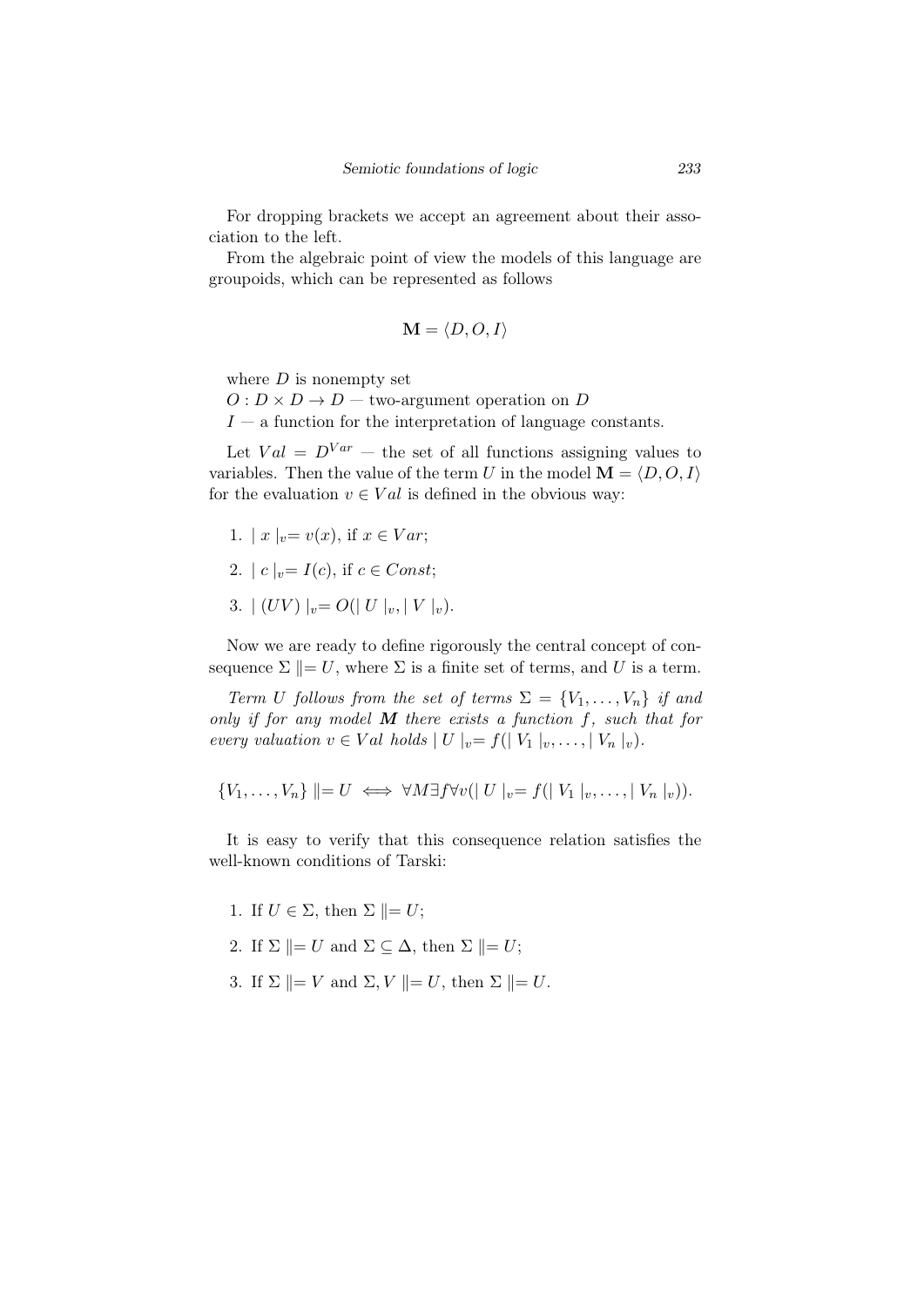In addition, the defined relation is structural, i.e.  $e(\Sigma)$   $\parallel = e(U)$ follows from  $\Sigma \parallel = U$ , where  $e - i$  is a substitution on set of terms of the language. It means that the consequence relation defines the logic in the sense of Tarski.

Let's turn to the typology of signs of Peirce–Morris. There are three groups of signs.

The first group  $-\frac{signs\text{-indices}}{sims\text{-series}}$ , whose connection with the signified objects may be due to temporal, spatial and causal types of relationships. Analysis of specific types of relationships is beyond the scope of logic. Distinguishing feature of signs-indices is that they have no significant similarity with their objects, that they refer to individual things, to individual objects, to single sets of objects and direct our attention to their objects by blind compulsion. We can assume that in our formalism signs-indices are among initial constants of language.

The second group of signs  $-$  **iconic signs**. They are linked to the signified objects through the structural similarity. Charles S. Peirce believed that any algebraic equation is an iconic sign because it shows using algebraic symbols (which themselves are not iconic signs) the relationships between it's variables. Every formula of logic and every term can also be regarded as iconic signs. It is thanks to knowledge of their structure we have the ability to operate with them on the basis of formal rules. The situational logics explicitly use iconicity property of complex expressions of the language.

The third group of signs are **signs-symbols**, whose connection with the signified objects is quite arbitrary, it exists only for the language interpreter. By his request, he gives the role of some objects to be representatives of other objects. In logic the operation of introducing of signs-symbols is well-known and is called the operation of definition. In our language we can represent it as follows.

Suppose that we have in our language a term *T*, all the variables of which are contained among set of variables  $\{x_1, \ldots, x_n\}$ . Then we can add to our language a new constant D, taking the following definition

 $\mathbf{D}x_1 \ldots x_n =_{def} T.$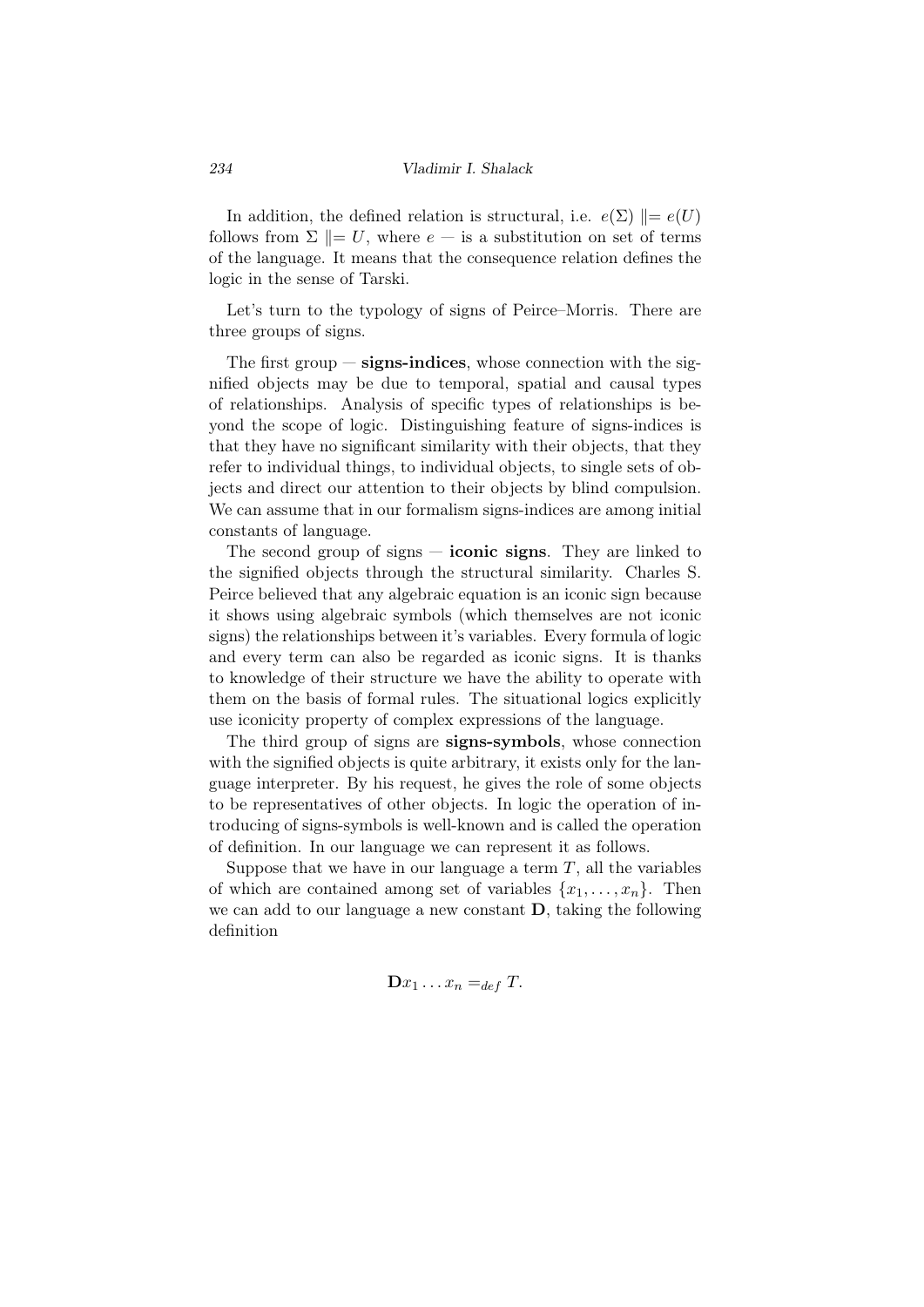By adopting a definition the interpreter is able at any moment to take advantage of the inverse operation of substitution, or disclosure definition, and make the transition from the term  $X \{DZ_1 \ldots Z_n\}$ , in which there is occurrence of the term  $DZ_1 \ldots Z_n$ , to the term  $X \{T \mid Z_1/x_1, \ldots, Z_n/x_n\}$ , obtained as a result of replacement  $DZ_1 \ldots Z_n$  with simultaneous substitution of terms  $Z_1, \ldots, Z_n$  in the term *T* instead of the variables  $x_1, \ldots, x_n$ . We can summarize this as the next rule

$$
\frac{\mathbf{D}x_1 \ldots x_n =_{def} T, \quad X \{\mathbf{D}Z_1 \ldots Z_n\}}{X \{T \left[Z_1/x_1, \ldots, Z_n/x_n\right]\}}.
$$

The reasoning in this logic can be defined as a sequence of terms  $T_1, \ldots, T_n$ , each of which is either one of the premises, or obtained from the previous terms of the sequence by the rule of disclosure of definitions. We specially focus attention on the fact that the possible values of terms occurring in the derivation can be any objects, and not necessarily the truth values of sentences.

Basically, nothing new compared to existing combinatory logic has been proposed. In the combinatory logic we accept reductions  $\mathbf{K}XY \geqslant X$  and  $\mathbf{S}XYZ \geqslant XZ(YZ)$  as initial, and in our proposed formalism we can introduce definitions  $\mathbf{K}XY =_{def} X$  and  $SXYZ =_{def} XZ(YZ)$  and get all the same. In this sense, the combinatory logic is embedded in the formalism we have constructed.

## 6 Comments

I. Prior to emergence of the science of logic, much attention was paid to the special operation on linguistic expressions, which later became known as the 'operation of definition'. The idea of this operation is transparent to the understanding and hardly anyone would reject it. You may recall that science begins not so much with theorem proving, as with search for definitions of the various objects and phenomena of reality. Plato's Socrates seeks definitions of beautiful jug, a beautiful woman, beauty by itself, courage, and many others. Thus he extended the language for the description of the world, which allowed him a new way to classify phenomena, to move to a higher level of abstraction and then to think in a new system of concepts. Modern science is unthinkable without an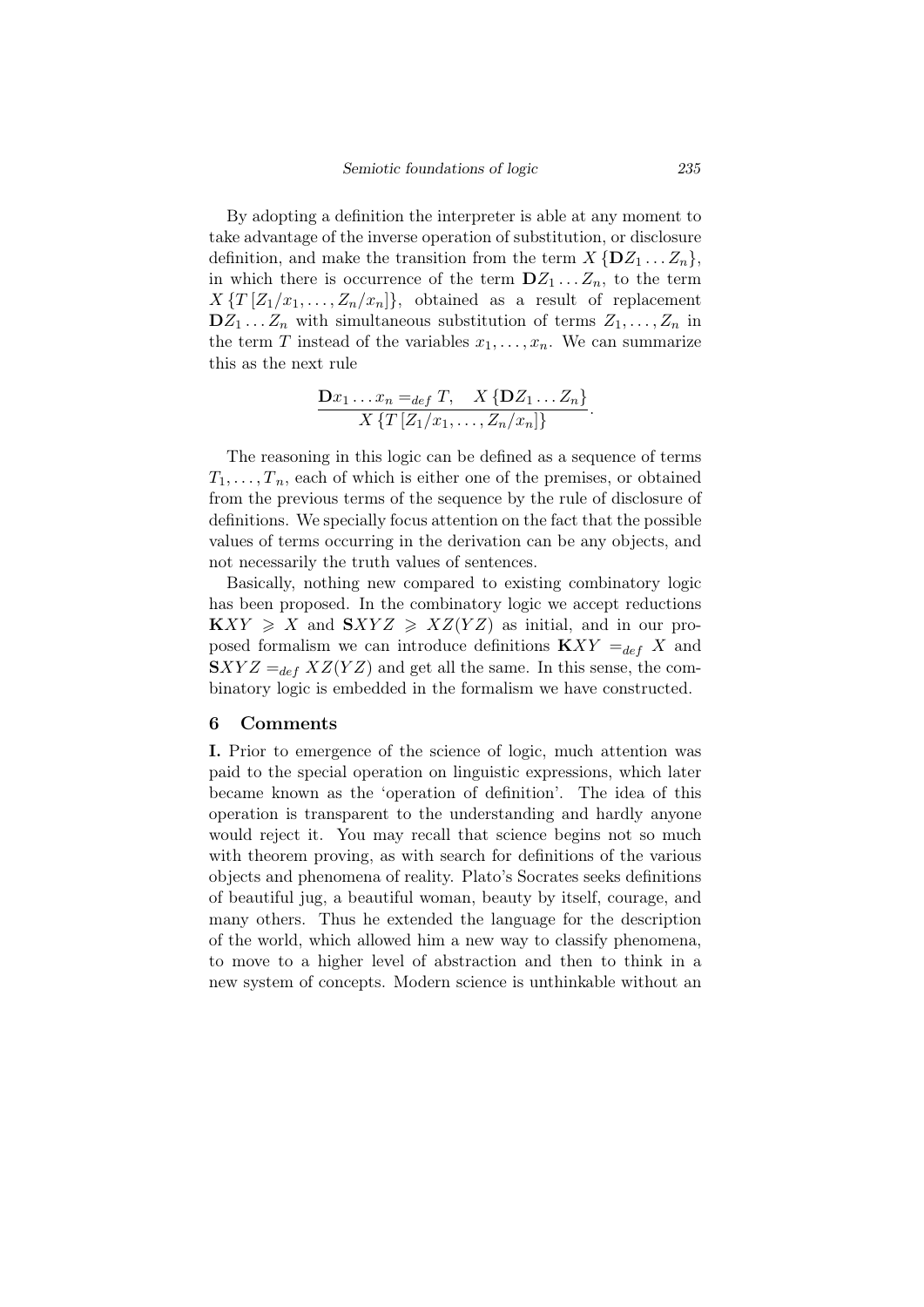abstract and ideal objects, introduced by different kinds of definitions. Any system of axioms implicitly defines the terms imposed by it. The combinatory logic can be rigorously represented as a system of reasoning based on accepted definitions. In this case, its meaning is extremely clear. It is interesting that the initial set of constants *Const* may be empty, but it can not prevent a logical subject to start using the operation of definition and thus start forming a system of concepts, which are essentially a priori.

II. Initial Schönfinkel's combinators  $K$  and  $S$  are of interest because they represent the complete set of combinators, through which you can define any other combinators. But in the logic of reasoning based on the principle of introducing definitions and their replacement there is no need to declare some initial basic combinators. Through definitions, depending on a specific problem to be solved, you can introduce any desired combinators, not reduce them to a mandatory basis. This significantly simplifies many of constructions and reasoning, making them closer to the natural.

III. It is known that in the combinatorial logic it is provable theorem that each combinator  $C$  has a fixed point, i.e. there exists such a term *T* that  $\mathbf{C}T = T$  is provable. Similarly, we can show that fixed-point definitions are allowed in the proposed formalism. That is, if there exists a term *T*, all the variables of which are contained in set of variables  $\{y, x_1, \ldots, x_n\}$ , then we can introduce the fixed-point definition

$$
\mathbf{D}x_1 \ldots x_n =_{dfp} T \left[ \mathbf{D}/y \right].
$$

These definitions give rise to a conservative extensions of the existing formalism, which at the same time are not inessential. This means that the system of logic, based on the principle of introducing definitions and their replacement which is supplemented by the fixed point definitions, has a greater expressive power than the combinatory logic, since combinatory logic can be embedded into it, but reverse isn't true. It is appropriate to draw an analogy between the constants, introduced by means of fixed point definitions, and *ε*-terms in the classical logic.